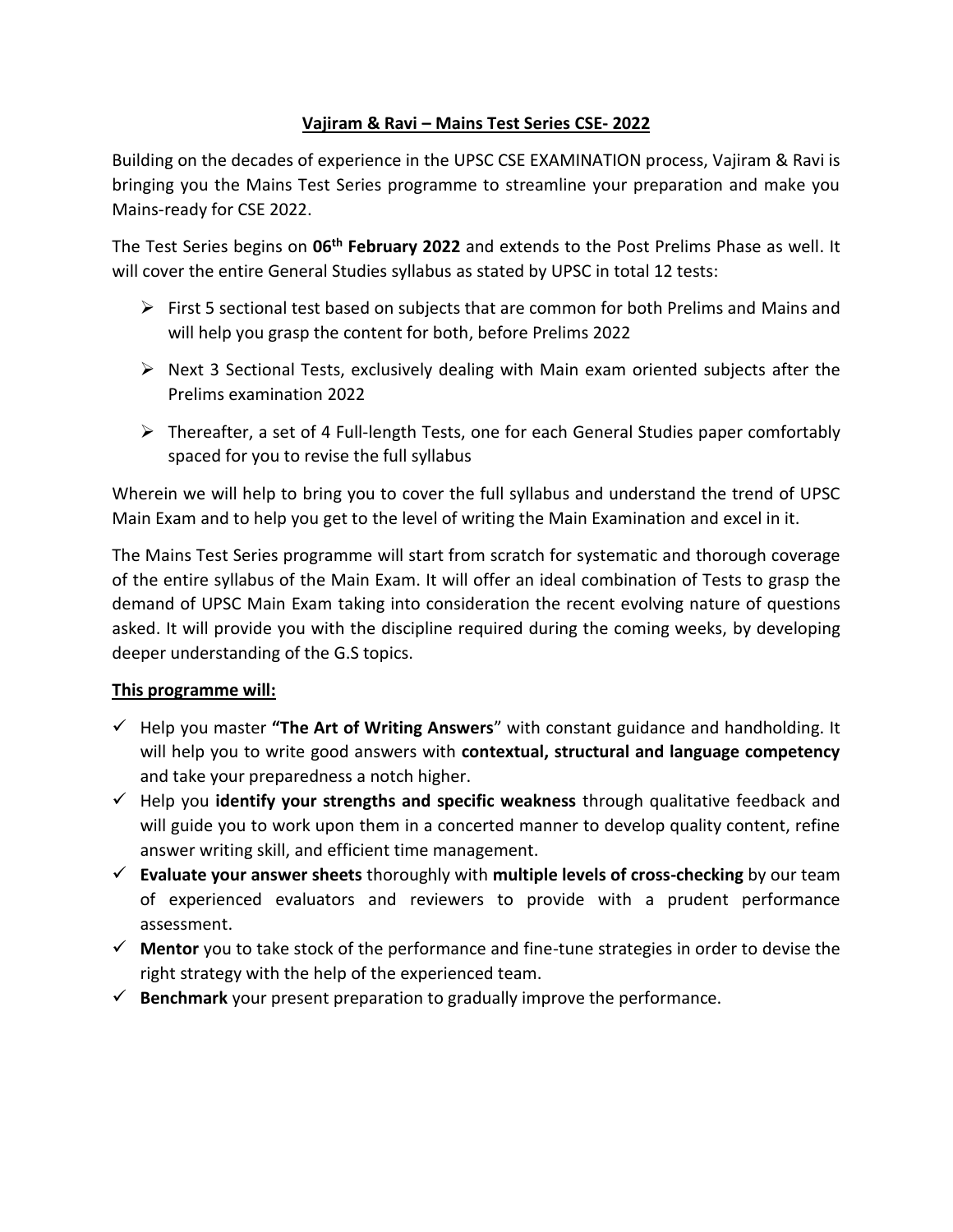# **Test Series Details:**

|                                               | <b>Mains Test Series For CSE 2022</b>                                                                                                                                                                                                                       |
|-----------------------------------------------|-------------------------------------------------------------------------------------------------------------------------------------------------------------------------------------------------------------------------------------------------------------|
| Pattern                                       | 8 Sectional Tests (10 Questions) + 4 Full length Tests (20 Questions)                                                                                                                                                                                       |
| Date of<br>commencement                       | 06th February 2022                                                                                                                                                                                                                                          |
| <b>Mode of Test</b><br><b>Series</b>          | <b>Online as well as Offline</b> (depending on the evolving pandemic situation and<br>Government's instruction, Also students have to inform the institute well in<br>advance for writing test at the center and accordingly facilities will be<br>managed) |
| <b>Fee Structure</b><br>(Inclusive of<br>GST) | Rs. 12,500/-<br>Rs. 11,000/- (For Vajiram & Ravi Ex- students)                                                                                                                                                                                              |
| <b>Mentoring</b>                              | Individual personalized attention with experienced Mentors for each<br>sectional paper will be provided. For the online mode of Test series, there<br>will be Telephonic mentoring facility.                                                                |
| <b>Study</b><br><b>Resources</b>              | Access to Students' portal exclusive online current affairs and Detailed<br><b>Model Answers</b>                                                                                                                                                            |

# **Schedule of the Test series:**

|               | <b>Dates</b>                  | <b>Topics</b>                                         |
|---------------|-------------------------------|-------------------------------------------------------|
|               | February 06th, 2022           | History (GSI)                                         |
| $\mathcal{P}$ | February 20th, 2022           | Geography (GS I)                                      |
|               |                               | <b>Environment, Ecology and Biodiversity (GS III)</b> |
| 3             | March 06 <sup>th</sup> , 2022 | <b>Polity and Constitution (GS II)</b>                |
| 4             | March 20 <sup>th</sup> , 2022 | <b>Economy and Agriculture (GS III)</b>               |
| 5             | April 03rd, 2022              | Science & Tech (GS III)                               |
|               |                               | International relations (GS II)                       |
|               |                               | Social Issues (GS I)                                  |
| 6             | June 19, 2022                 | Social Justice (GS II)                                |
|               |                               | Disaster Mgmt (GS III)                                |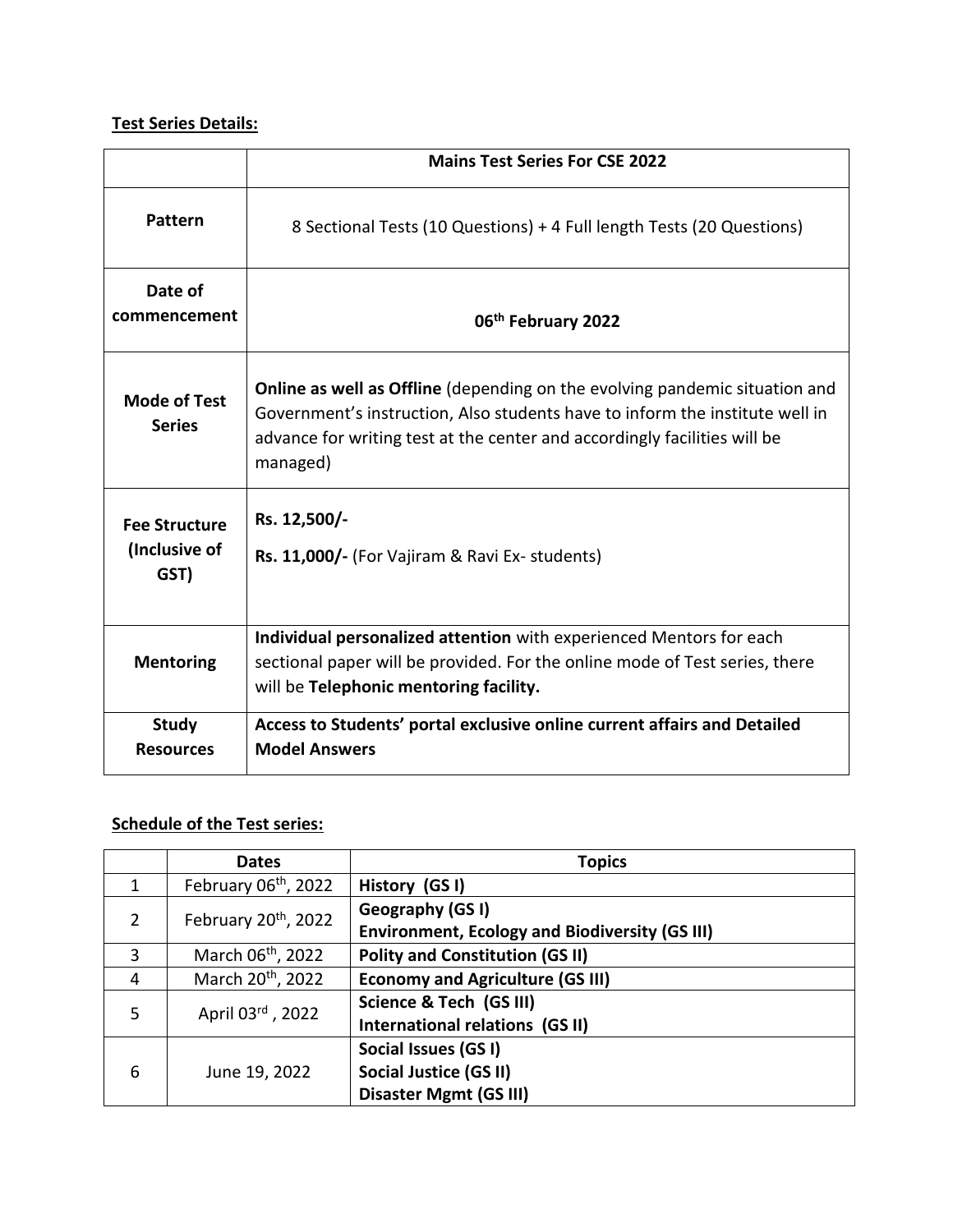|    | June 26, 2022                     | <b>Governance (GS II)</b>              |
|----|-----------------------------------|----------------------------------------|
|    |                                   | <b>Internal Security (GS III)</b>      |
| 8  | July 10, 2022                     | Ethics, integrity and Aptitude (GS IV) |
| 9  | July 24, 2022                     | <b>Comprehensive GS Paper I</b>        |
| 10 | August 07, 2022                   | <b>Comprehensive GS Paper II</b>       |
| 11 | August 21, 2022                   | <b>Comprehensive GS Paper III</b>      |
| 12 | September 04 <sup>th</sup> , 2022 | <b>Comprehensive GS Paper IV</b>       |

## **Salient features of the Integrated Test Series**

- **Offline/Online mode** of the Test Series comes to aid preparation
- **UPSC quality question papers** with the help of a highly experienced team
- Focus on the **sustainable and holistic enhancement of answer writing skill** of the candidate through constructive and individualized feedback followed by mentoring sessions.
- **Digital Onscreen Evaluation –** Aspirants will be provided with **their evaluated answer sheets** with **Model Answers through our students portal**
- Access to **Best copies** and **Best answers.**

#### **Evaluation Methodology**

We have a team of **experienced evaluators and reviewers**, who ensure that the answer sheets are evaluated through the "**Competency Prism"** i.e. **the parameters to be followed for evaluation** of any answer sheet.

- Evaluation process focuses on **assessing** the answers on **three dimensions –**
	- o **Concepts**
	- o **Structure**
	- o **Language**
- Contextual Succinct Relevance **Meaningful**
- Focus on providing **Answer sheet specific workable comments** to aspirants so that they know specifically what fetched those marks and what didn't work for them.
- We have a **tiered structure** for evaluation of answer sheets which provides multiple levels of assessment and cross-checking to provide depth to the evaluation quality.



We are committed to providing evaluated answer sheets **within 7-10 working days** from the date of submission.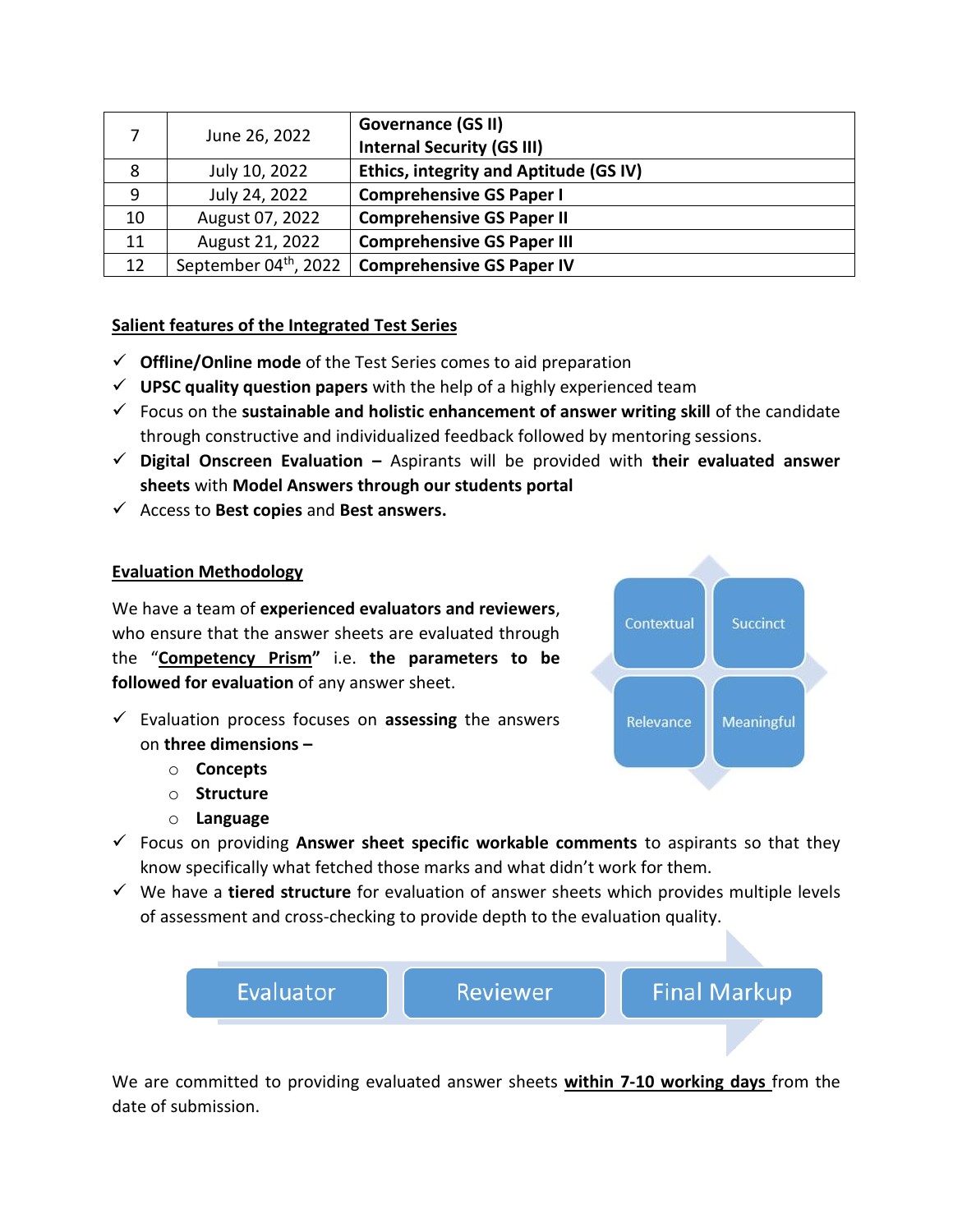#### **What is Mentoring**?

- $\checkmark$  To cope with the complexity of the competition, knowledge of subject matter alone will not help and there is a need to **calibrate and strategize your planning** to be relevant in this race for survival. And this is where the role of '**Mentoring'** becomes imperative.
- A team of experienced Mentors will provide aspirants with **personal interaction sessions** which would be premised on the **performance of their tests**. This will provide the aspirants with **necessary feedback** regarding what can be done to improve their performance, preparing them on finer issues and adding value through holistic guidance. The basis of this interaction is the written answer sheet of the aspirant, which is thoroughly analysed in front of her.
- Mentoring is more than mere guidance and coaching. **It's personal psycho-social support** with which the aspirants can uplift their level of motivation, locate their weakness and improve their productivity.

(*Note:* For the online mode of Test series, there will be **Telephonic mentoring facility.**)

| <b>Test No</b> | <b>Date</b>   | <b>Subject</b> | <b>Syllabus</b>                                                                                                                                                                                                                                                                                                                                                                                                                                                                                                                                                                                                                                                                                                                                                                                                                                                                    |
|----------------|---------------|----------------|------------------------------------------------------------------------------------------------------------------------------------------------------------------------------------------------------------------------------------------------------------------------------------------------------------------------------------------------------------------------------------------------------------------------------------------------------------------------------------------------------------------------------------------------------------------------------------------------------------------------------------------------------------------------------------------------------------------------------------------------------------------------------------------------------------------------------------------------------------------------------------|
| $\mathbf{1}$   | <b>Feb 06</b> | <b>History</b> | Indian culture will cover the salient aspects<br>$\bullet$<br>of Art Forms, Literature and Architecture<br>from ancient to modern times.<br>Modern Indian history from about the<br>$\bullet$<br>middle of the eighteenth century until the<br>present- significant events, personalities,<br>issues.<br>The Freedom Struggle - its various stages<br>$\bullet$<br>and important contributors / contributions<br>from different parts of the country.<br>Post-independence consolidation and<br>$\bullet$<br>reorganization within the country.<br>History of the world will include events from<br>$\bullet$<br>18th century such as industrial revolution,<br>world wars,<br>Redrawing of national boundaries,<br>$\bullet$<br>colonization, decolonization, political<br>philosophies like communism, Capitalism,<br>socialism etc. - their forms and effect on the<br>society. |

## **Test Series Programme**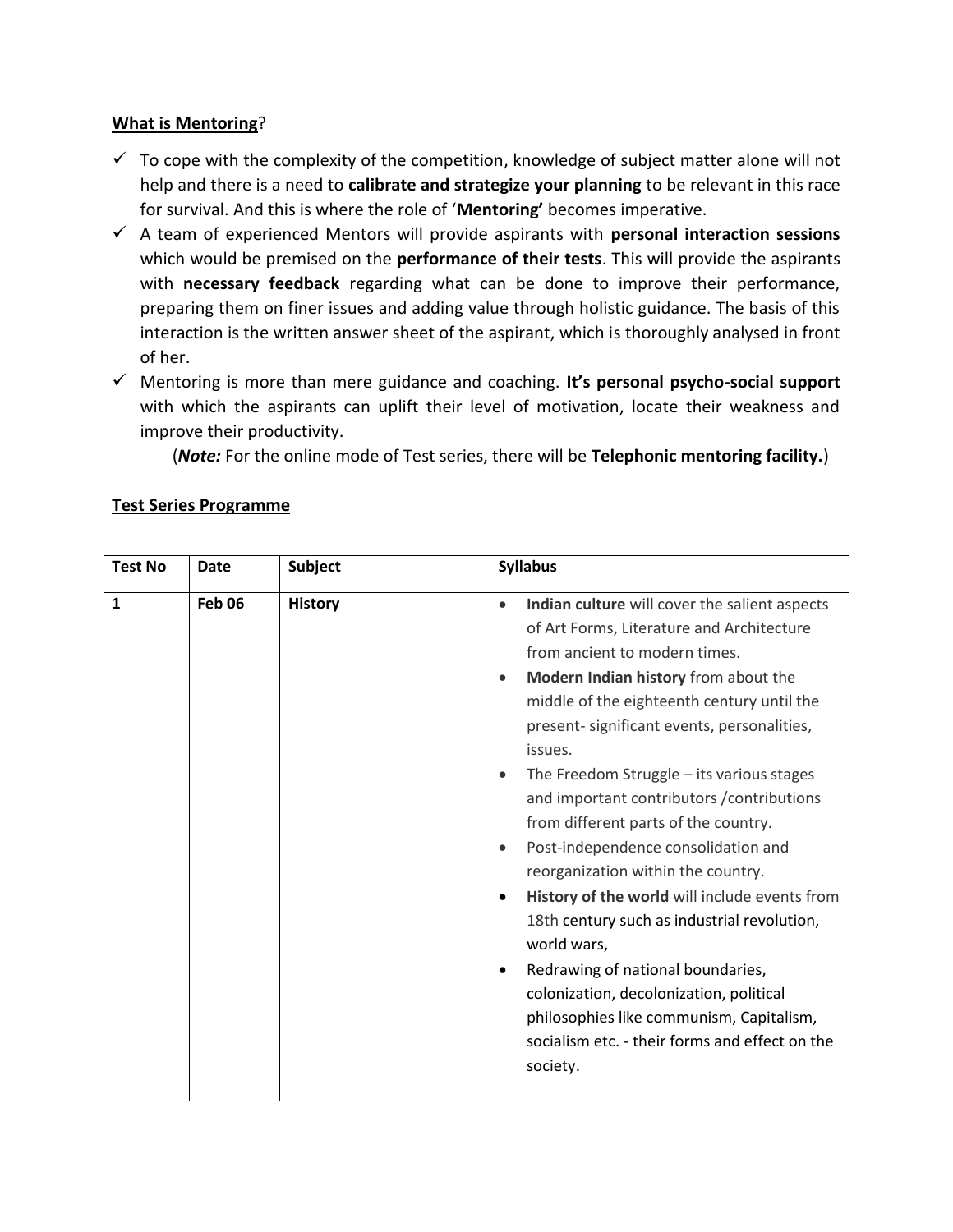| $\overline{2}$ | <b>Feb 20</b> | Geography                      | Salient features of world's physical                      |
|----------------|---------------|--------------------------------|-----------------------------------------------------------|
|                |               |                                | geography.                                                |
|                |               | <b>Environment and Ecology</b> | Distribution of key natural resources across<br>$\bullet$ |
|                |               |                                | the world (including South Asia and the                   |
|                |               |                                | Indian subcontinent);                                     |
|                |               |                                | factors responsible for the location of<br>$\bullet$      |
|                |               |                                | primary, secondary, and tertiary sector                   |
|                |               |                                | industries in various parts of the world                  |
|                |               |                                | (including India)                                         |
|                |               |                                | Important Geophysical phenomena such as                   |
|                |               |                                | earthquakes, Tsunami, Volcanic activity,                  |
|                |               |                                | cyclone etc.,                                             |
|                |               |                                | Geographical features and their location-                 |
|                |               |                                | changes in critical geographical features                 |
|                |               |                                | (including water bodies and ice-caps) and in              |
|                |               |                                | flora and fauna and the effects of such                   |
|                |               |                                | changes.                                                  |
|                |               |                                | Conservation, environmental pollution and                 |
|                |               |                                | degradation, environmental impact                         |
|                |               |                                | assessment.                                               |
|                |               |                                |                                                           |
| 3              | <b>Mar 06</b> | <b>Polity</b>                  | Indian Constitution-historical underpinnings,             |
|                |               |                                | evolution, features, amendments, significant              |
|                |               |                                | provisions and basic structure                            |
|                |               |                                | Functions and responsibilities of the Union<br>$\bullet$  |
|                |               |                                | and the States, issues and challenges                     |
|                |               |                                | pertaining to the federal structure,                      |
|                |               |                                | devolution of powers and finances up to                   |
|                |               |                                | local levels and challenges therein.                      |
|                |               |                                | Separation of powers between various                      |
|                |               |                                | organs dispute redressal mechanisms and<br>institutions.  |
|                |               |                                | Comparison of the Indian constitutional<br>$\bullet$      |
|                |               |                                | scheme with that of other countries                       |
|                |               |                                | Parliament and State Legislatures -<br>$\bullet$          |
|                |               |                                | structure, functioning, conduct of business,              |
|                |               |                                | powers & privileges and issues arising out of             |
|                |               |                                | these.                                                    |
|                |               |                                | Structure, organization and functioning of                |
|                |               |                                |                                                           |
|                |               |                                | the Executive and the Judiciary Ministries                |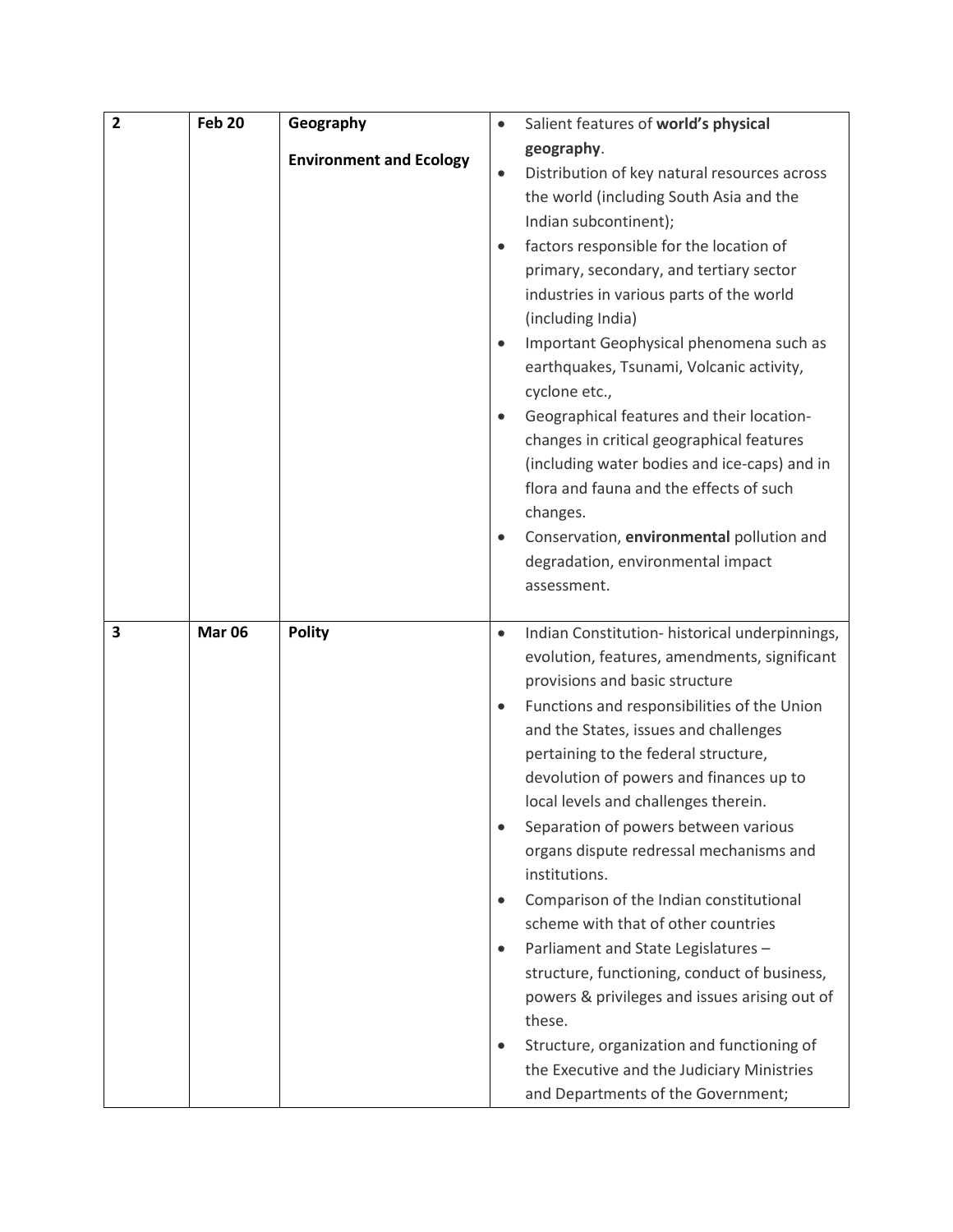|   |               |                               | pressure groups and formal/informal<br>associations and their role in the Polity.<br>Salient features of the Representation of<br>$\bullet$<br>People's Act.<br>Appointment to various Constitutional posts,<br>powers, functions and responsibilities of<br>various Constitutional Bodies.<br>Statutory, regulatory and various quasi-<br>judicial bodies.                                                                                                                                                                                                                                                                                                                                                                                                                                                                                                                                                                                                                                                                                                                                                                                                                                                                                          |
|---|---------------|-------------------------------|------------------------------------------------------------------------------------------------------------------------------------------------------------------------------------------------------------------------------------------------------------------------------------------------------------------------------------------------------------------------------------------------------------------------------------------------------------------------------------------------------------------------------------------------------------------------------------------------------------------------------------------------------------------------------------------------------------------------------------------------------------------------------------------------------------------------------------------------------------------------------------------------------------------------------------------------------------------------------------------------------------------------------------------------------------------------------------------------------------------------------------------------------------------------------------------------------------------------------------------------------|
| 4 | <b>Mar 20</b> | <b>Economy</b>                | Indian Economy and issues relating to<br>$\bullet$<br>planning, mobilization of resources, growth,<br>development and employment.<br>Inclusive growth and issues arising from it.<br>$\bullet$<br>Government Budgeting.<br>$\bullet$<br>Major crops cropping patterns in various<br>$\bullet$<br>parts of the country, different types of<br>irrigation and irrigation systems storage,<br>transport and marketing of agricultural<br>produce and issues and related constraints;<br>e-technology in the aid of farmers.<br>Issues related to direct and indirect farm<br>subsidies and minimum support prices;<br>Public Distribution System-objectives,<br>functioning, limitations, revamping; issues of<br>buffer stocks and food security; Technology<br>missions; economics of animal-rearing.<br>Food processing and related industries in<br>India-scope and significance, location,<br>upstream and downstream requirements,<br>supply chain management.<br>Land reforms in India.<br>$\bullet$<br>Effects of liberalization on the economy,<br>$\bullet$<br>changes in industrial policy and their effects<br>on industrial growth.<br>Infrastructure: Energy, Ports, Roads,<br>$\bullet$<br>Airports, Railways etc.<br>Investment models. |
| 5 | April 03      | <b>Science and Technology</b> | Science and Technology- developments<br>and their applications and effects in                                                                                                                                                                                                                                                                                                                                                                                                                                                                                                                                                                                                                                                                                                                                                                                                                                                                                                                                                                                                                                                                                                                                                                        |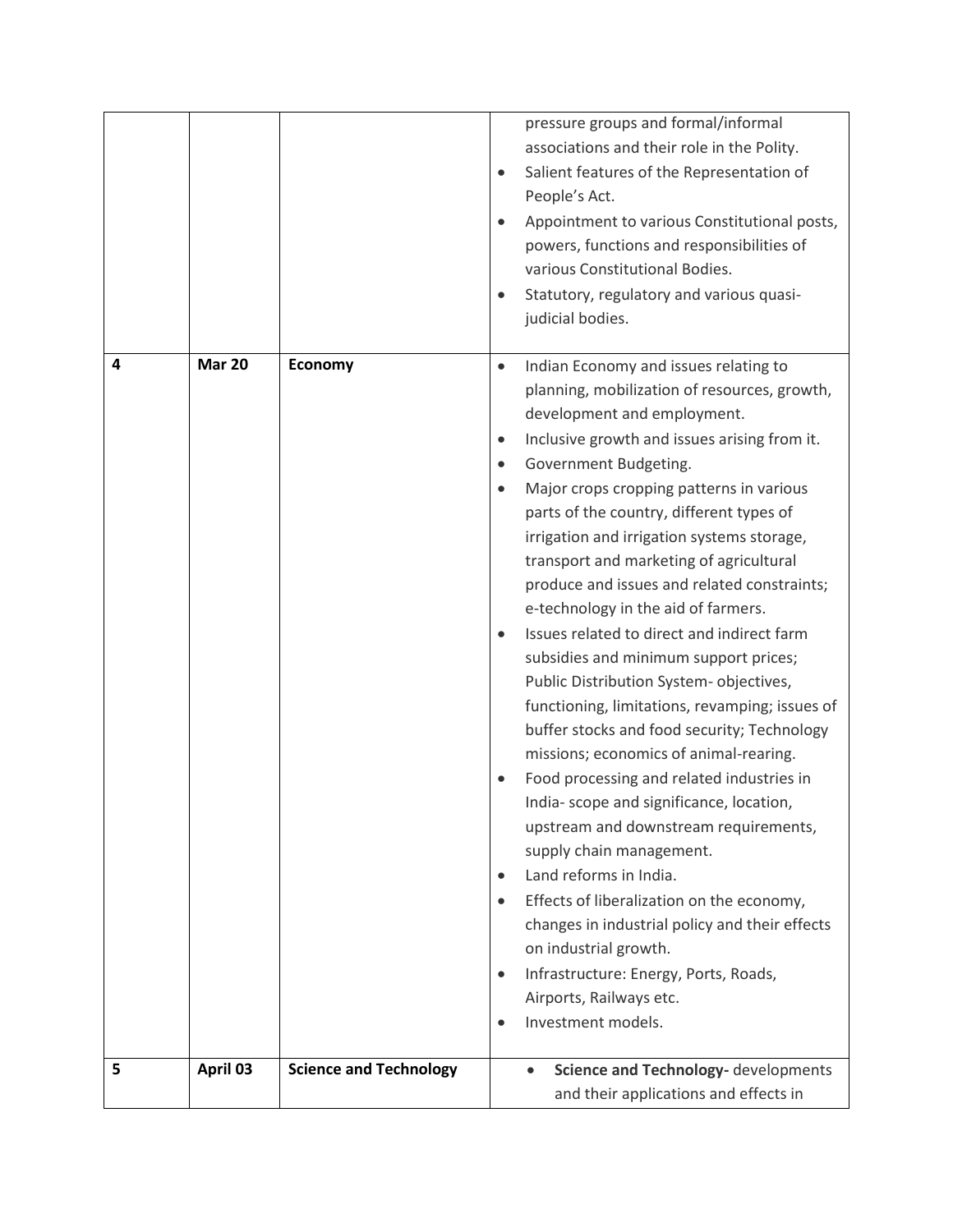|   |         | <b>International Relations</b> | everyday life.                                                                       |
|---|---------|--------------------------------|--------------------------------------------------------------------------------------|
|   |         |                                | Achievements of Indians in science &                                                 |
|   |         |                                | technology; indigenization of technology                                             |
|   |         |                                | and developing new technology.                                                       |
|   |         |                                | Awareness in the fields of IT, Space,                                                |
|   |         |                                | Computers, robotics, nanotechnology,                                                 |
|   |         |                                | biotechnology and issues relating to                                                 |
|   |         |                                | intellectual property rights.                                                        |
|   |         |                                | India and its neighbourhood-relations.<br>$\bullet$                                  |
|   |         |                                | Bilateral, regional and global groupings                                             |
|   |         |                                | and agreements involving India and/or                                                |
|   |         |                                | affecting India's interests.                                                         |
|   |         |                                | Effect of policies and politics of<br>$\bullet$                                      |
|   |         |                                | developed and developing countries on                                                |
|   |         |                                | India's interests, Indian Diaspora.                                                  |
|   |         |                                | Important International institutions,<br>$\bullet$                                   |
|   |         |                                | agencies and fora-their structure,                                                   |
|   |         |                                | mandate.                                                                             |
|   |         |                                |                                                                                      |
|   |         | <b>Post Prelims Phase</b>      |                                                                                      |
|   |         |                                |                                                                                      |
| 6 | June 19 | <b>Social Issues</b>           | $\bullet$                                                                            |
|   |         | <b>Social Justice</b>          | Salient features of Indian Society, Diversity<br>of India.                           |
|   |         | <b>Disaster Mgmt</b>           | $\bullet$                                                                            |
|   |         |                                | Role of women and women's organization,<br>population and associated issues, poverty |
|   |         |                                | and                                                                                  |
|   |         |                                | Developmental issues, urbanization, their                                            |
|   |         |                                | problems and their remedies.                                                         |
|   |         |                                | Effects of globalization on Indian society                                           |
|   |         |                                | Social empowerment, communalism,<br>$\bullet$                                        |
|   |         |                                | regionalism & secularism                                                             |
|   |         |                                | Development processes and the<br>$\bullet$                                           |
|   |         |                                | development industry-the role of NGOs,                                               |
|   |         |                                | SHGs, various groups and associations,                                               |
|   |         |                                | donors, charities, institutional and other                                           |
|   |         |                                | stakeholders.                                                                        |
|   |         |                                | Welfare schemes for vulnerable sections of<br>$\bullet$                              |
|   |         |                                | the population by the Centre and States and                                          |
|   |         |                                | the performance of these schemes;                                                    |
|   |         |                                | mechanisms, laws, institutions and Bodies                                            |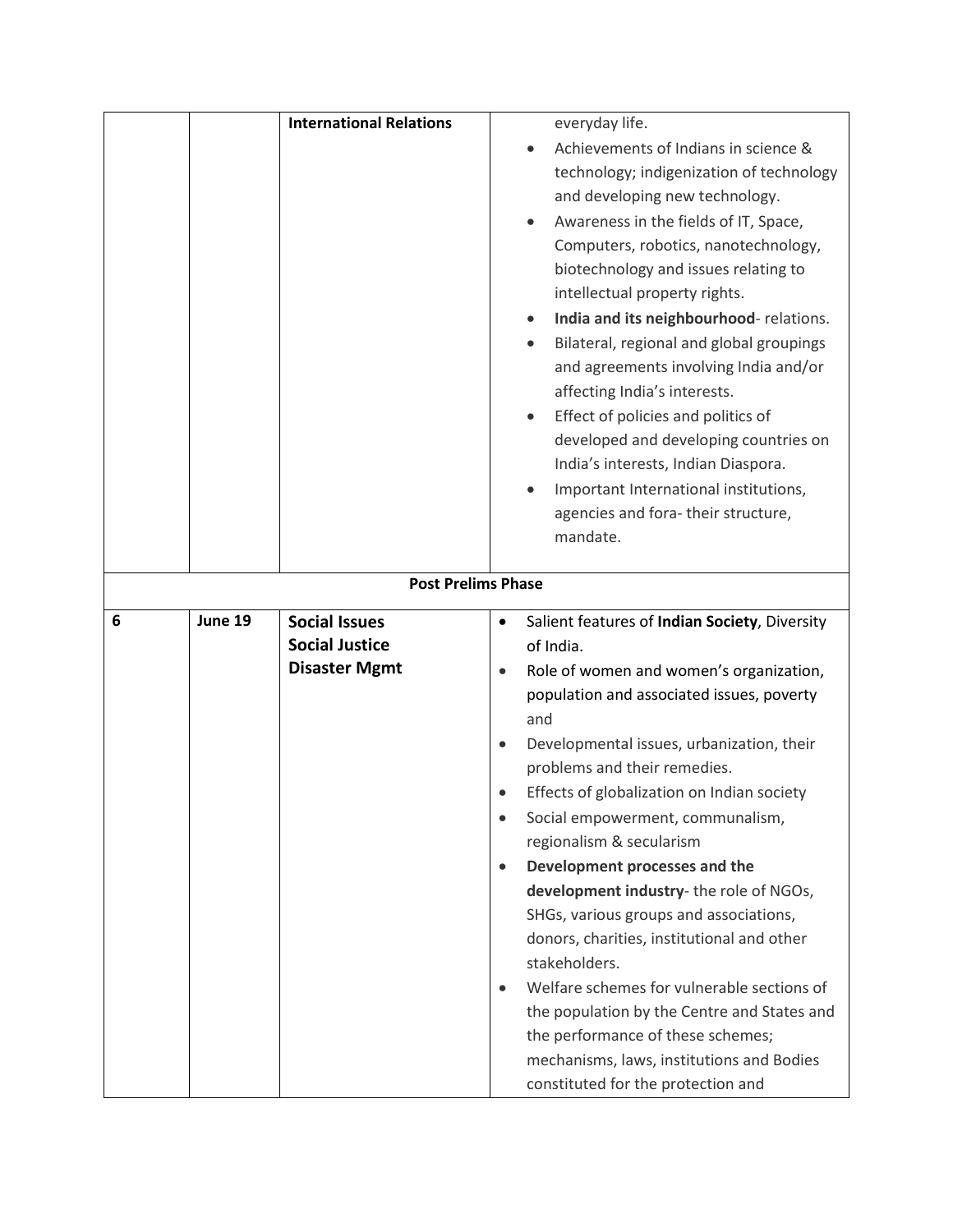|   |         |                                                 | betterment of these vulnerable sections.<br>Issues relating to the development and<br>$\bullet$<br>management of Social Sector/Services<br>relating to Health, Education, Human<br>Resources.<br>Issues relating to poverty and hunger.<br>$\bullet$<br><b>Disaster and disaster management</b>                                                                                                                                                                                                                                                                                                                                                                                                                                                                                                                                                                                         |
|---|---------|-------------------------------------------------|-----------------------------------------------------------------------------------------------------------------------------------------------------------------------------------------------------------------------------------------------------------------------------------------------------------------------------------------------------------------------------------------------------------------------------------------------------------------------------------------------------------------------------------------------------------------------------------------------------------------------------------------------------------------------------------------------------------------------------------------------------------------------------------------------------------------------------------------------------------------------------------------|
| 7 | June 26 | Governance<br><b>Internal Security</b>          | Important aspects of governance,<br>transparency and accountability, e-<br>governance- applications, models,<br>successes, limitations, and potential;<br>citizens charters, transparency &<br>accountability and institutional and<br>other measures.<br>Role of civil services in a democracy<br>Linkages between development and<br>spread of extremism.<br>Role of external state and non-state<br>actors in creating challenges to internal<br>security.<br>Challenges to internal security through<br>communication networks, the role of<br>media and social networking sites in<br>internal security challenges, basics of<br>cyber security; money-laundering and its<br>prevention.<br>Security challenges and their<br>management in border areas; linkages of<br>organized crime with terrorism.<br>Various Security forces and agencies and<br>$\bullet$<br>their mandate. |
| 8 | July 10 | <b>Ethics, integrity and</b><br><b>Aptitude</b> | Ethics and Human Interface: Essence,<br>$\bullet$<br>determinants and consequences of Ethics in<br>human actions; dimensions of ethics; ethics<br>in private and public relationships. Human<br>Values - lessons from the lives and<br>teachings of great leaders, reformers and<br>administrators; role of family, society and<br>educational institutions in inculcating<br>values.                                                                                                                                                                                                                                                                                                                                                                                                                                                                                                   |